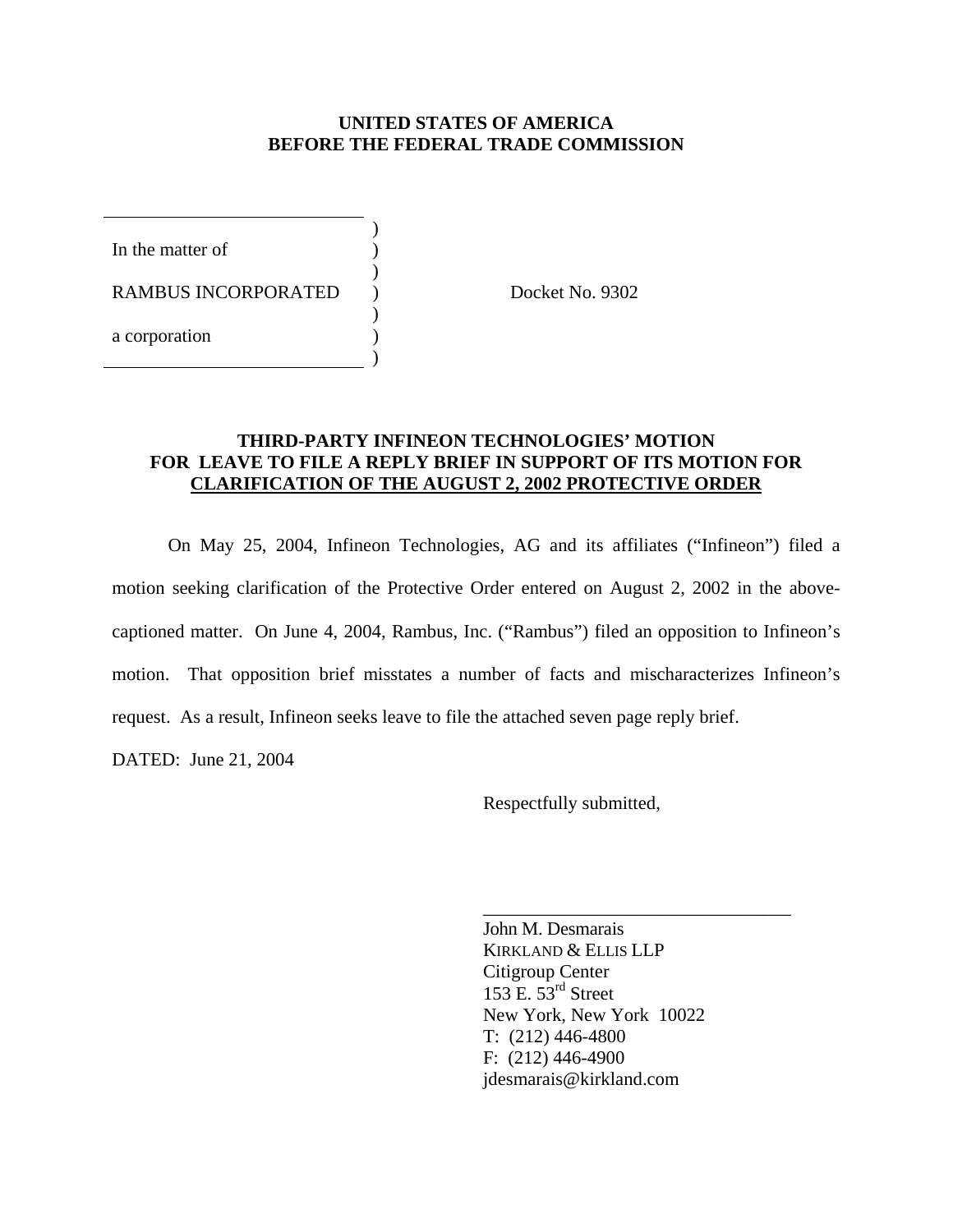Mark L. Kovner KIRKLAND & ELLIS LLP 655 Fifteenth Street, N.W. Washington, DC 20005 T: (202) 879-5000 F: (202) 879-5200 mkovner@kirkland.com

 *Attorneys for Infineon Technologies AG, Infineon Technologies North America Corp., and Infineon Technologies Holding North America Inc.*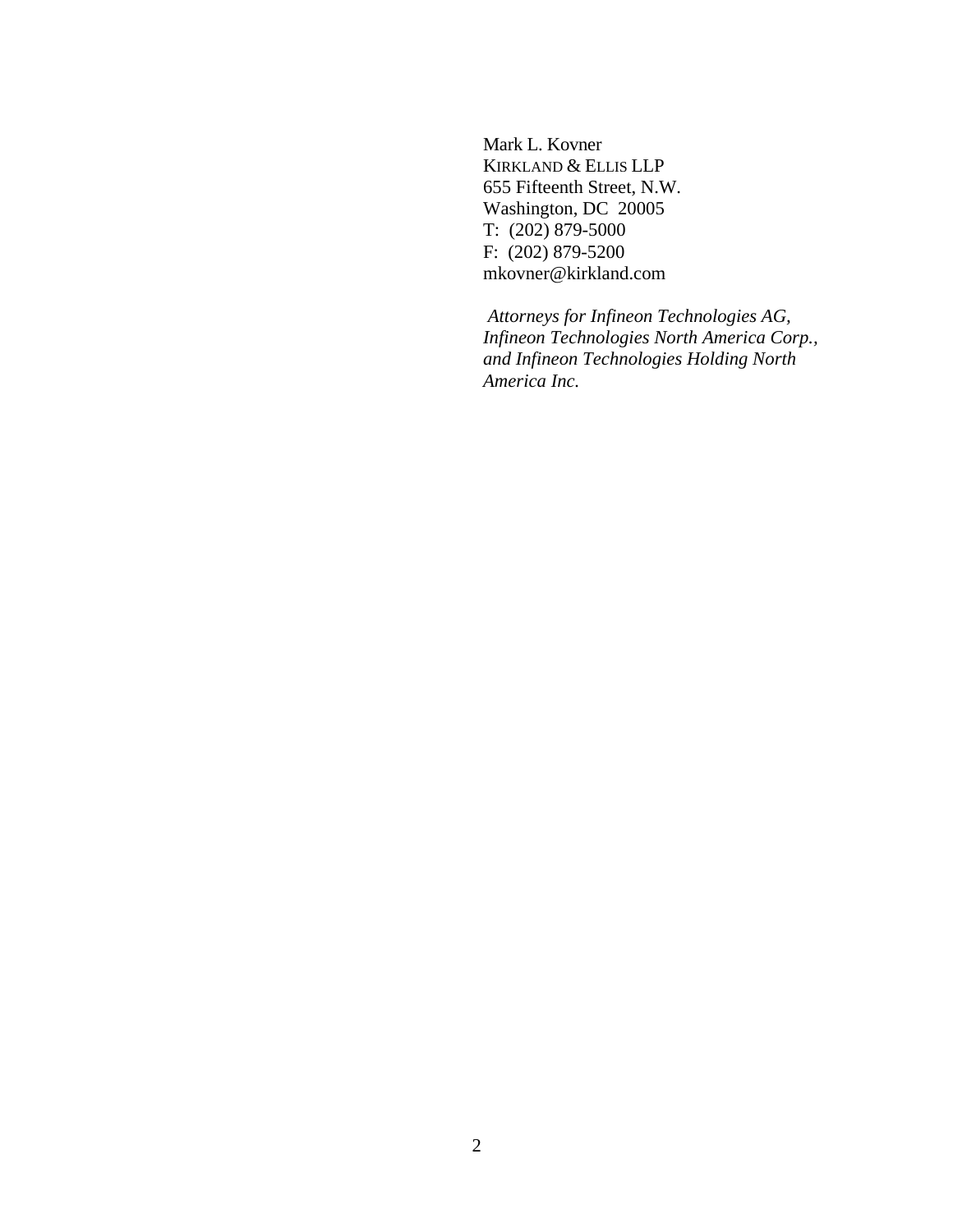## **UNITED STATES OF AMERICA BEFORE THE FEDERAL TRADE COMMISSION**

In the matter of  $\qquad \qquad$  )

RAMBUS INCORPORATED ) Docket No. 9302

 $\overline{\phantom{a}}$ 

 $\overline{\phantom{a}}$ 

 $\overline{\phantom{a}}$ 

 $\overline{\phantom{a}}$ 

a corporation (a)

# **[PROPOSED] ORDER GRANTING NON-PARTY INFINEON TECHNOLOGIES' MOTION FOR LEAVE TO FILE A REPLY BRIEF IN SUPPORT OF ITS MOTION FOR CLARIFICATION OF THE AUGUST 2, 2002 PROTECTIVE ORDER**

 IT IS ORDERED THAT, upon due consideration, Infineon Technologies' motion for leave to file a reply brief in support of its motion for clarification of the August 2, 2002 Protective Order is hereby GRANTED.

By the Commission.

ISSUED: \_\_\_\_\_\_\_\_\_\_\_\_\_, 2004.